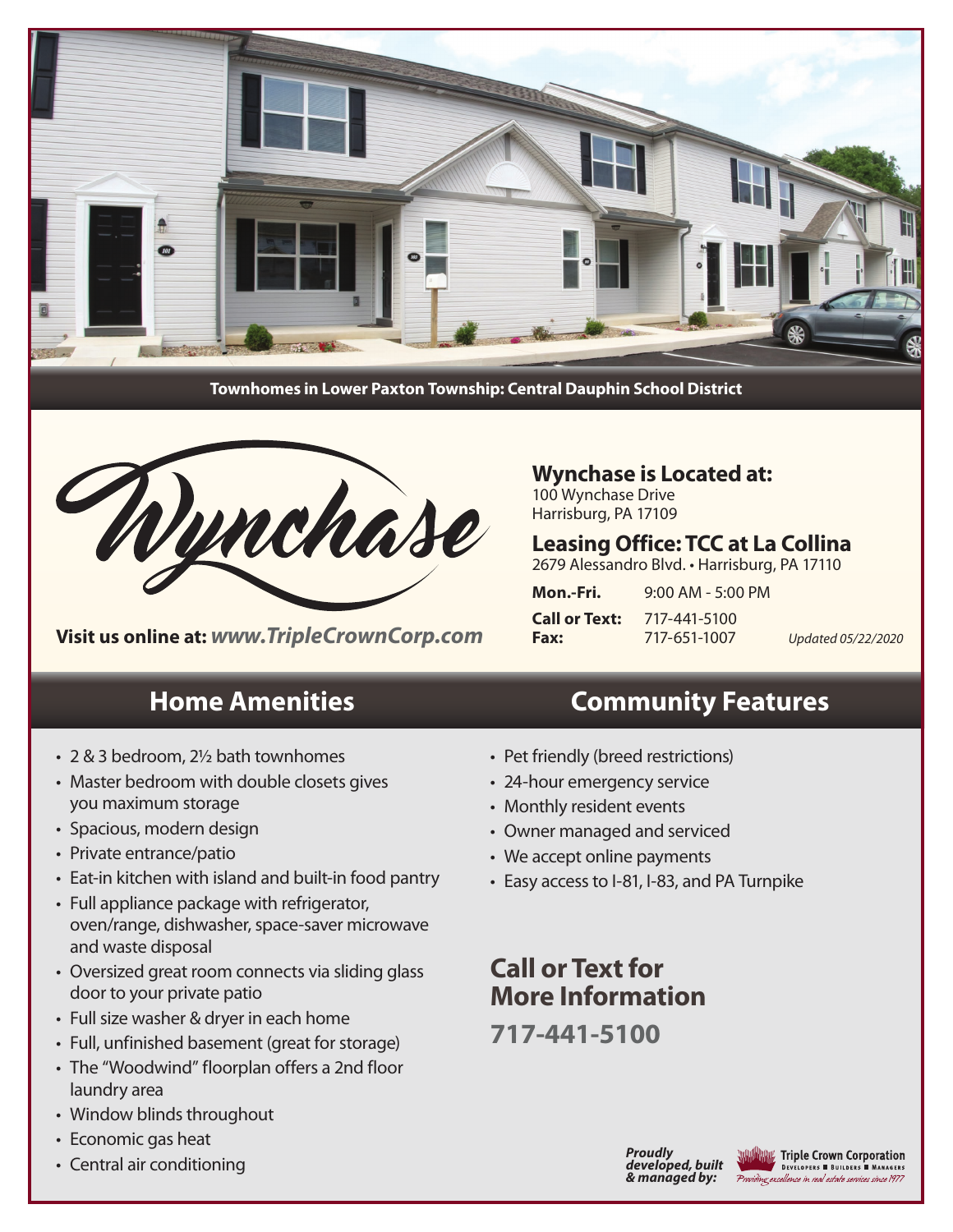# **Rent & Application Details About Us**

#### **Application Fee:** \$35.00 per person

#### **Reservation Fee\*:** \$200.00

*\*Reservation fee required to hold the home Please note: after application approval, you may not cancel without forfeiting this fee.*

**Security Deposit\*:** starting at ½ month's rent  *\*Applies to qualified applicants. See leasing associate for details.* 

**Pet Privilege Fee:** 1 pet \$250.00/ 2 pets \$350.00  *\*Non-refundable*

#### **Monthly Pet Rent:**

**1 Pet:** \$30.00 **2 Pets:** \$50.00

#### *We cannot allow:*

Pit Bulls (Staffordshire Terriers), Doberman Pinchers, Rottweilers, Chow Chows, Siberian Huskies, Akitas, Presa Canarios, Alaskan Malamutes, German Shepherds, Wolf hybrids and Great Danes are not permitted to occupy or visit the rental homes. Similarly, any animal with a bite history, aggressive nature or similar offense will be restricted as well. Mixes of these breeds will also not

*Rabbits, ferrets, snakes or other reptiles are also not permitted in the community*

#### **Included in Rent:**

• Trash

be accepted.

- **Resident Responsibilities:** •\$40 Water
- 

• Snow Removal

- •24-Hour Maintenance • Landscaping
- Electric

•\$50 Sewer

- •Gas Heat
	- •Renter's Insurance



### **WANKING Triple Crown Corporation DEVELOPERS BUILDERS MANAGERS**

Providing excellence in real estate services since 1977

Triple Crown Corporation is a financially stable and family-owned company, "*Providing excellence in real estate services*," in the Harrisburg area since 1977. We are a builder, developer, and property management company. We strive to provide excellent real estate services of the highest quality and best value to the customer. This goal challenges us to deliver excellent service consistently to each of our customers.

Now in its second and third generation, Triple Crown Corporation continues to excel in acquiring, developing, and managing property. We focus on expanding into new areas while adjusting to a changing economy. Since 2007, we've been developing, following, and measuring 3-year strategic growth plans to help us stay focused on our core business operations. We attain results through flexibility, anticipation and resilience. Our continued success, long-term profitability, and growth depend heavily on three factors: resourceful people doing purpose-driven work; delivering high quality places to live and work, as well as growing through best value acquisitions; and margin optimization.

### *www.TripleCrownCorp.com*



## **Directions**

**From I-81 South:**  From I-81 South, take Exit 72 towards Paxtonia/ Linglestown. Turn Right onto Rt. 22 West/Jonestown Road. Turn Left onto Devonshire Road, then Right onto Queen Avenue. Wynchase will be on your left,

on the corner of Queen Avenue and Byron Avenue.

#### **Contact Our Leasing Office** 2679 Alessandro Blvd.

Harrisburg, PA 17110

**Call or Text:** 717-441-5100 *(call or text)* **Fax:** 717-651-1007

*Find our Leasing Office on Facebook!* Search for Triple Crown Corporation at La Collina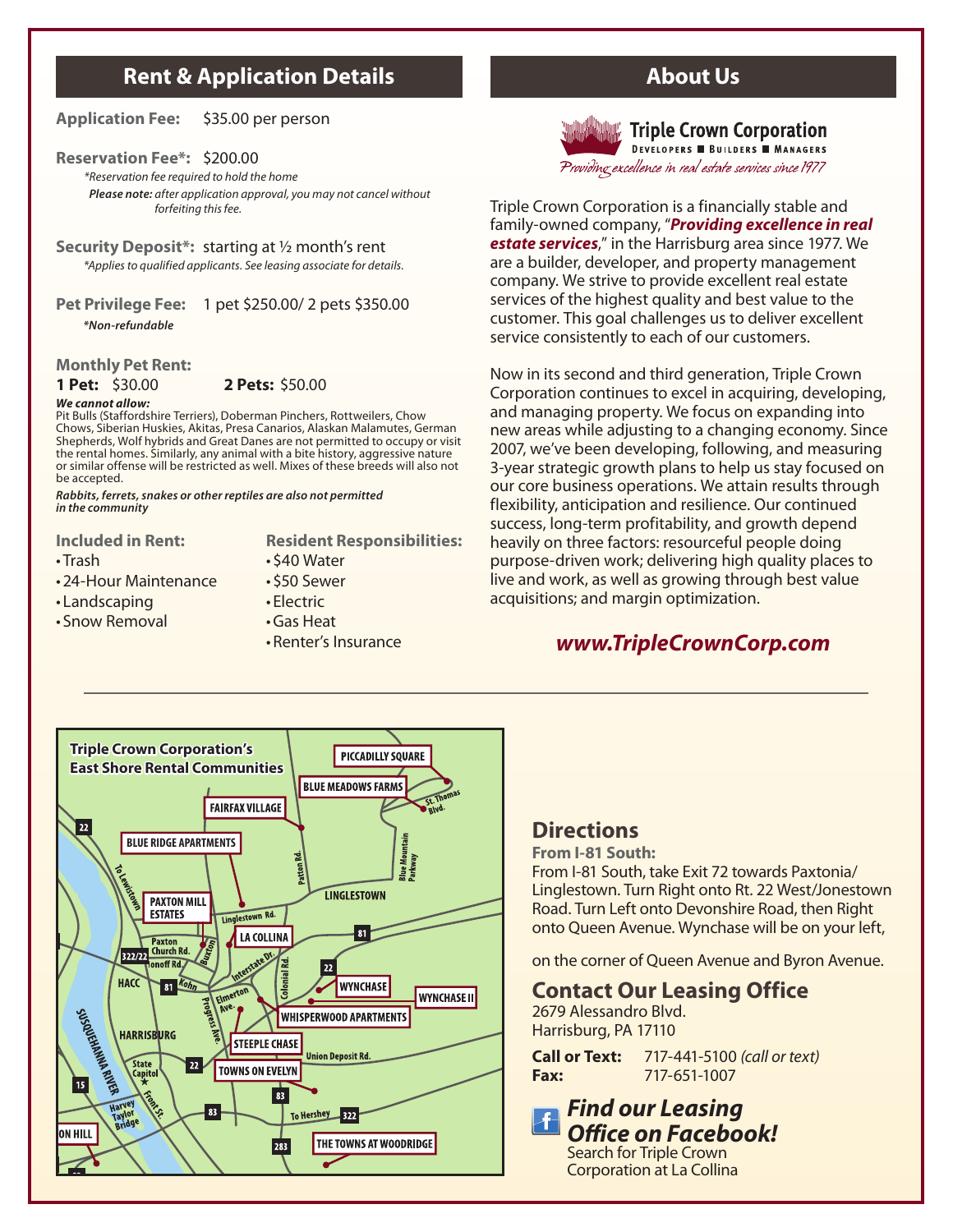